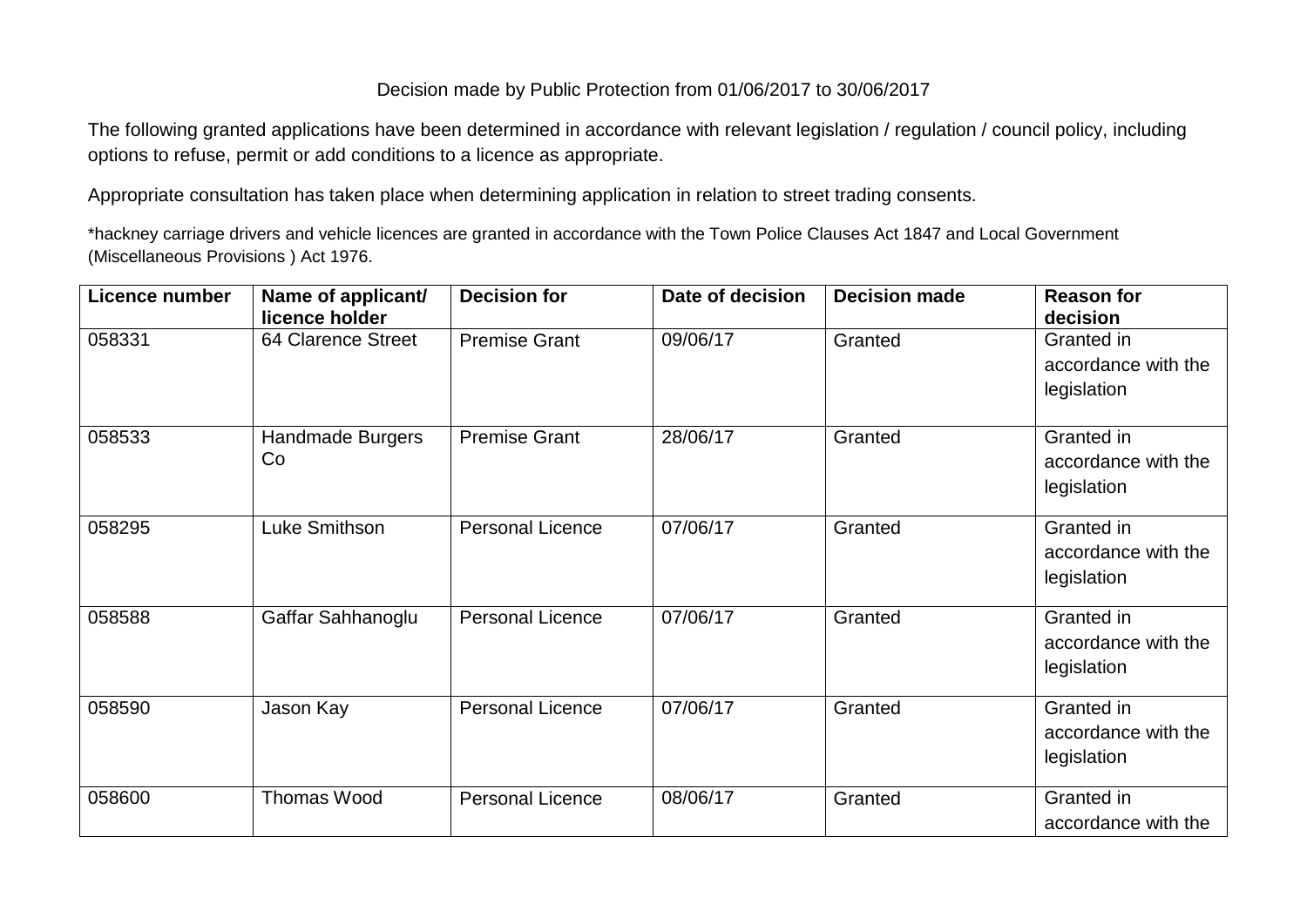|        |                           |                         |          |         | legislation                                      |
|--------|---------------------------|-------------------------|----------|---------|--------------------------------------------------|
| 058603 | Joshua Whitticker         | <b>Personal Licence</b> | 08/06/17 | Granted | Granted in<br>accordance with the<br>legislation |
| 058606 | <b>Christopher Gentry</b> | <b>Personal Licence</b> | 08/06/17 | Granted | Granted in<br>accordance with the<br>legislation |
| 058608 | <b>Gavin MacGilchrist</b> | <b>Personal Licence</b> | 08/06/17 | Granted | Granted in<br>accordance with the<br>legislation |
| 056919 | <b>Chelsea Dearing</b>    | <b>Personal Licence</b> | 13/06/17 | Granted | Granted in<br>accordance with the<br>legislation |
| 058633 | <b>Sanket Arun Turang</b> | <b>Personal Licence</b> | 15/06/17 | Granted | Granted in<br>accordance with the<br>legislation |
| 058644 | David Hattersley          | <b>Personal Licence</b> | 15/06/17 | Granted | Granted in<br>accordance with the<br>legislation |
| 058679 | <b>Kirsty Peake</b>       | <b>Personal Licence</b> | 20/06/17 | Granted | Granted in<br>accordance with the<br>legislation |
| 058171 | <b>Stephanie Moss</b>     | <b>Personal Licence</b> | 22/06/17 | Granted | Granted in<br>accordance with the<br>legislation |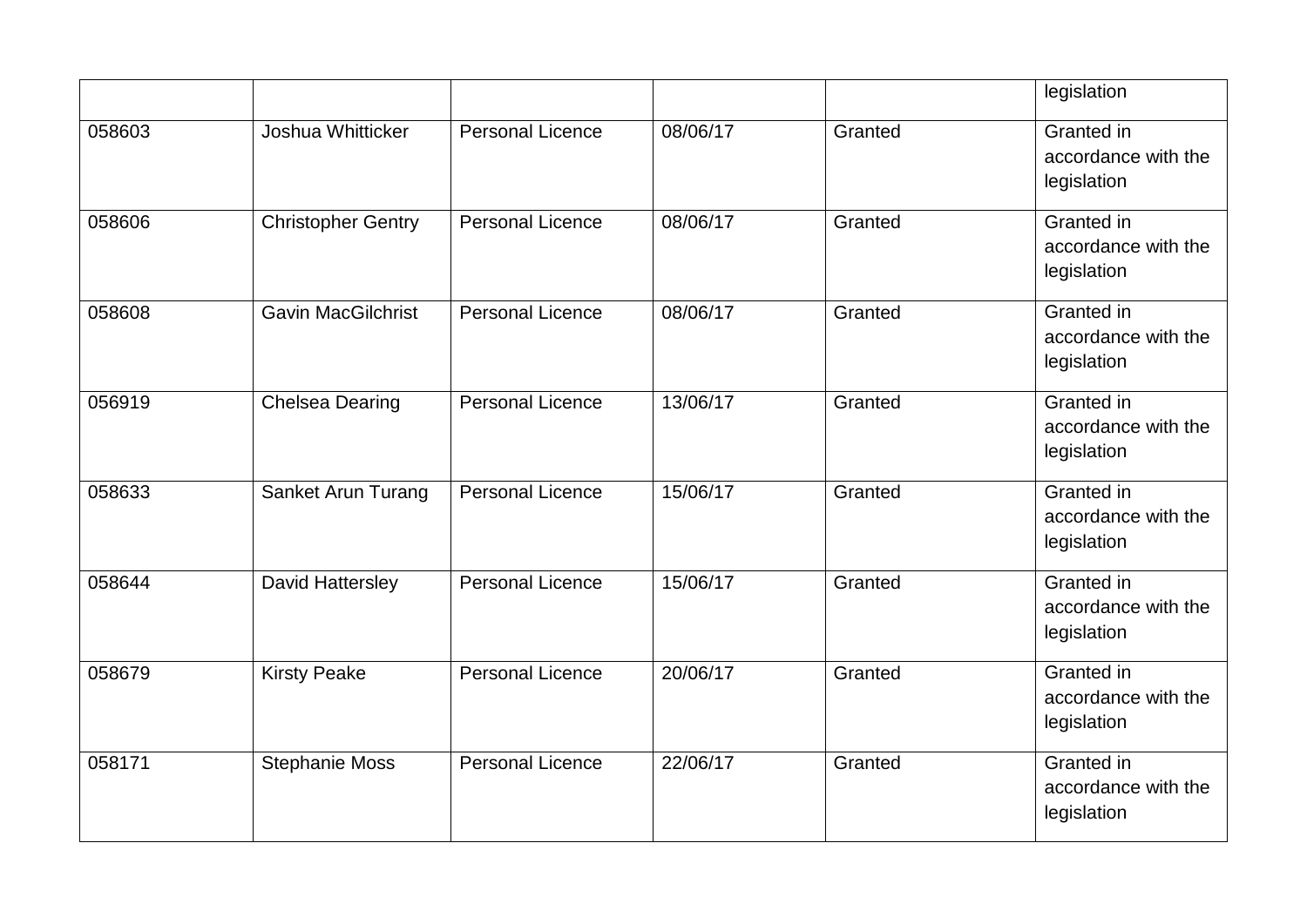| 058633 | <b>Sanket Turang</b>  | <b>Personal Licence</b> | 22/06/17 | Granted | Granted in<br>accordance with the<br>legislation |
|--------|-----------------------|-------------------------|----------|---------|--------------------------------------------------|
| 058632 | Liam Jones            | <b>Personal Licence</b> | 24/06/17 | Granted | Granted in<br>accordance with the<br>legislation |
| 058687 | <b>Simon Barker</b>   | <b>Personal Licence</b> | 24/06/17 | Granted | Granted in<br>accordance with the<br>legislation |
| 058689 | Aiste Cemerkaite      | <b>Personal Licence</b> | 24/06/17 | Granted | Granted in<br>accordance with the<br>legislation |
| 058690 | <b>Graeme Doughty</b> | Personal Licence        | 24/06/17 | Granted | Granted in<br>accordance with the<br>legislation |
| 058737 | <b>Neil Willetts</b>  | <b>Personal Licence</b> | 28/06/17 | Granted | Granted in<br>accordance with the<br>legislation |
| 058739 | <b>Alex Sutton</b>    | <b>Personal Licence</b> | 28/06/17 | Granted | Granted in<br>accordance with the<br>legislation |
| 058740 | <b>Jack Daniels</b>   | <b>Personal Licence</b> | 28/06/17 | Granted | Granted in<br>accordance with the                |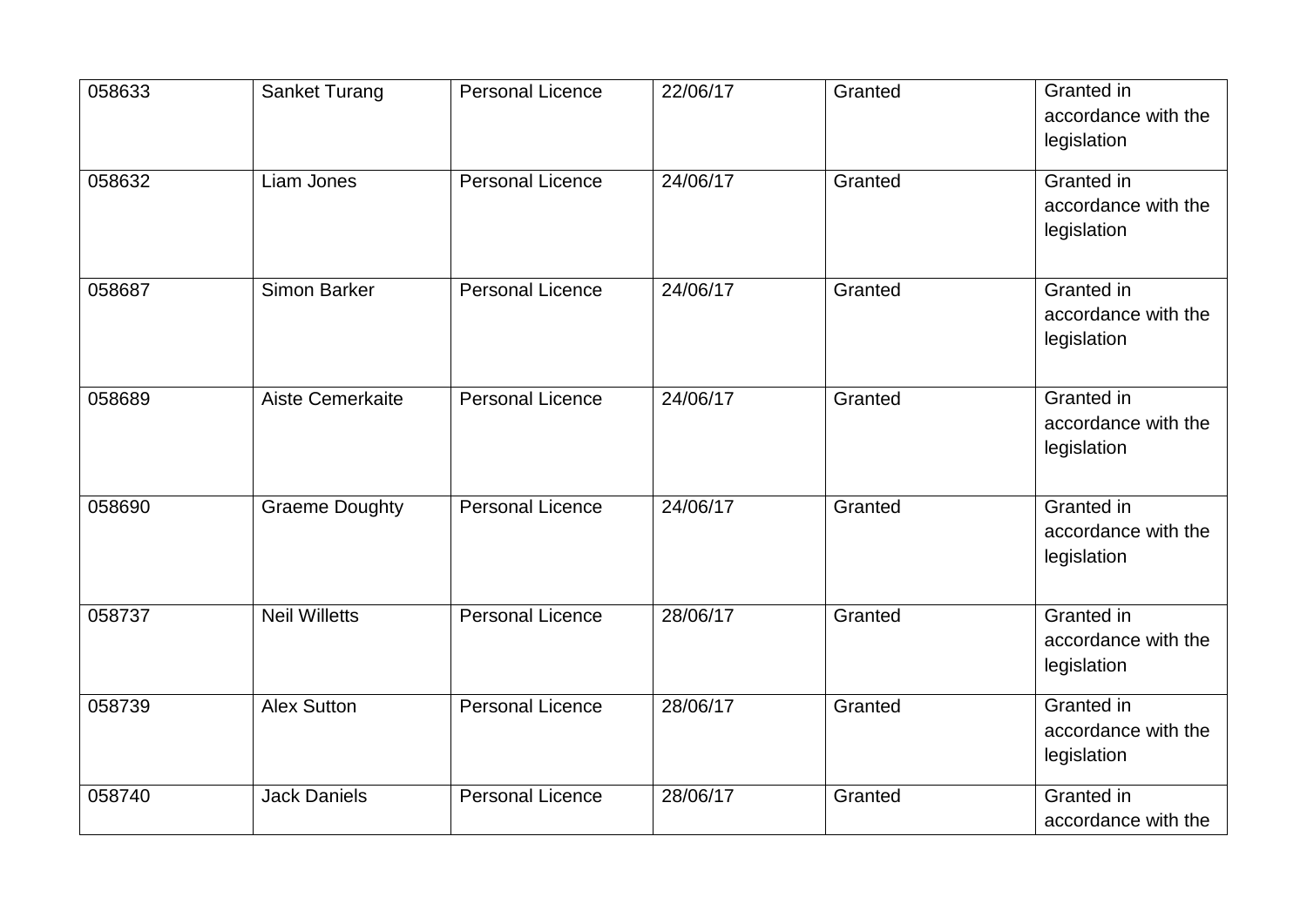|        |                            |                           |          |         | legislation                                      |
|--------|----------------------------|---------------------------|----------|---------|--------------------------------------------------|
| 058741 | Daniel Cassedy             | <b>Personal Licence</b>   | 28/06/17 | Granted | Granted in<br>accordance with the<br>legislation |
| 058742 | Chenglong Lu               | <b>Personal Licence</b>   | 28/06/17 | Granted | Granted in<br>accordance with the<br>legislation |
| 058677 | Laura Wright               | <b>Personal Licence</b>   | 30/06/17 | Granted | Granted in<br>accordance with the<br>legislation |
| 193811 | <b>Alzehimers Society</b>  | <b>Charity Collection</b> | 21/06/17 | Granted | Granted in<br>accordance with the<br>legislation |
| 193811 | <b>Alzehimers Society</b>  | <b>Charity Collection</b> | 21/06/17 | Granted | Granted in<br>accordance with the<br>legislation |
| 193812 | <b>Guild of Scriveners</b> | <b>Charity Collection</b> | 22/06/17 | Granted | Granted in<br>accordance with the<br>legislation |
| 193812 | <b>Guild of Scriveners</b> | <b>Charity Collection</b> | 22/06/17 | Granted | Granted in<br>accordance with the<br>legislation |
| 193843 | Jane Tomlinson<br>Appeal   | <b>Charity Collection</b> | 22/06/17 | Granted | Granted in<br>accordance with the<br>legislation |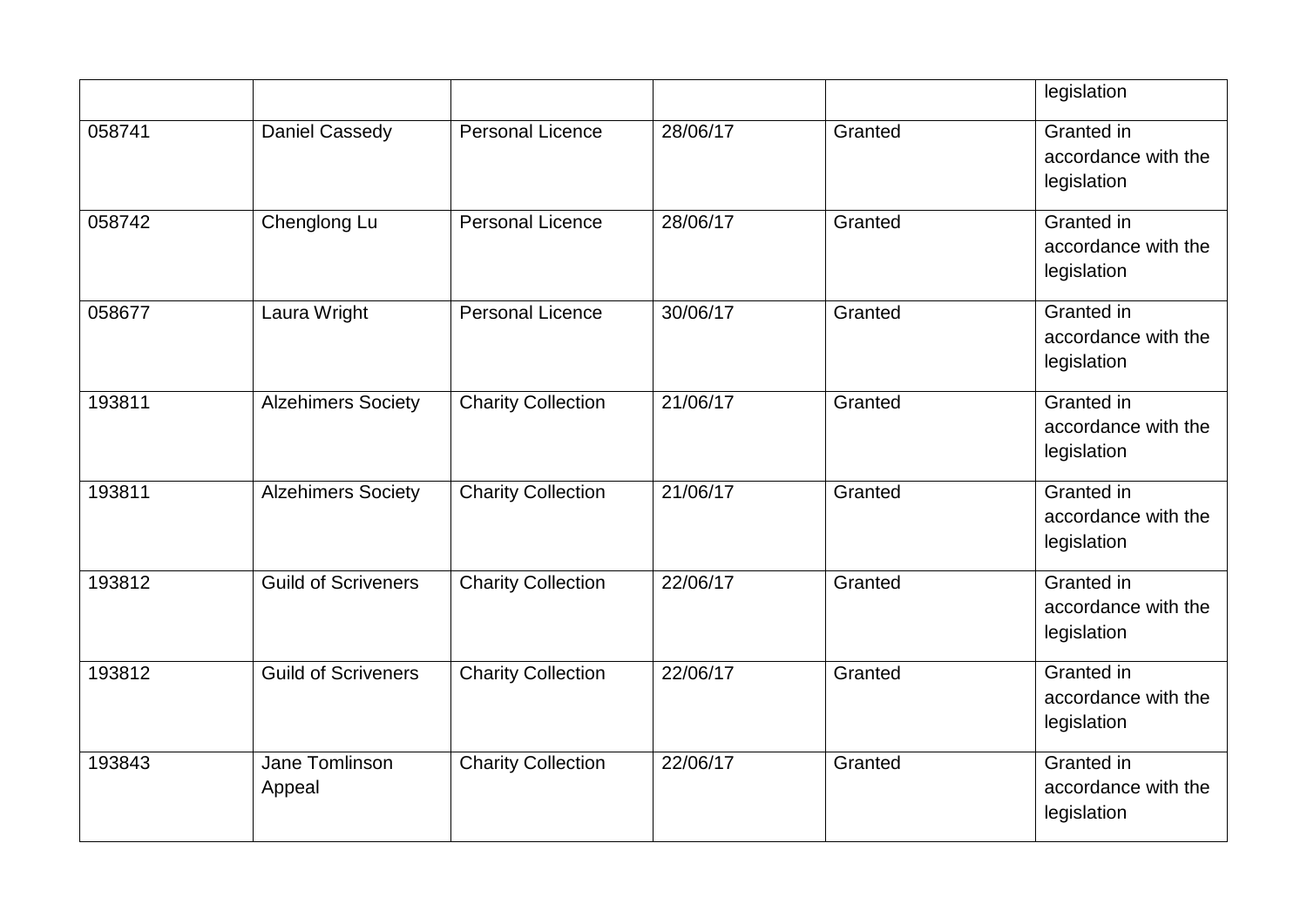| 193844  | <b>British Heart</b><br>Foundation              | <b>Charity Collection</b>                         | 22/06/17 | Granted | Granted in<br>accordance with the<br>legislation        |
|---------|-------------------------------------------------|---------------------------------------------------|----------|---------|---------------------------------------------------------|
| 193846  | <b>YBAPS</b>                                    | <b>Charity Collection</b>                         | 22/06/17 | Granted | Granted in<br>accordance with the<br>legislation        |
| 193962  | <b>Childrens Hearts</b>                         | House to House<br>Collection                      | 29/06/17 | Granted | <b>Granted</b> in<br>accordance with the<br>legislation |
| 193991  | <b>Woodlands Cancer</b><br>Care                 | <b>House to House</b><br>Collection               | 30/06/17 | Granted | Granted in<br>accordance with the<br>legislation        |
| 193993  | <b>Claire House</b><br><b>Childrens Hospice</b> | House to House<br>Collection                      | 30/06/17 | Granted | Granted in<br>accordance with the<br>legislation        |
| 193994  | <b>Troop Aid</b>                                | <b>House to House</b><br>Collection               | 30/06/17 | Granted | <b>Granted</b> in<br>accordance with the<br>legislation |
| 323     | Venkata Suravaram                               | <b>Hackney Carriage</b><br><b>Drivers Licence</b> | 16/06/17 | Granted | <b>Granted</b> in<br>accordance with the<br>legislation |
| 18/2017 | <b>Timothy Brown</b>                            | <b>Private Hire Operators</b><br>Licence          | 22/06/17 | Granted | Granted in<br>accordance with the<br>legislation        |
| 19/2017 | Philomena                                       | <b>Private Hire Operators</b>                     | 28/06/17 | Granted | Granted in                                              |